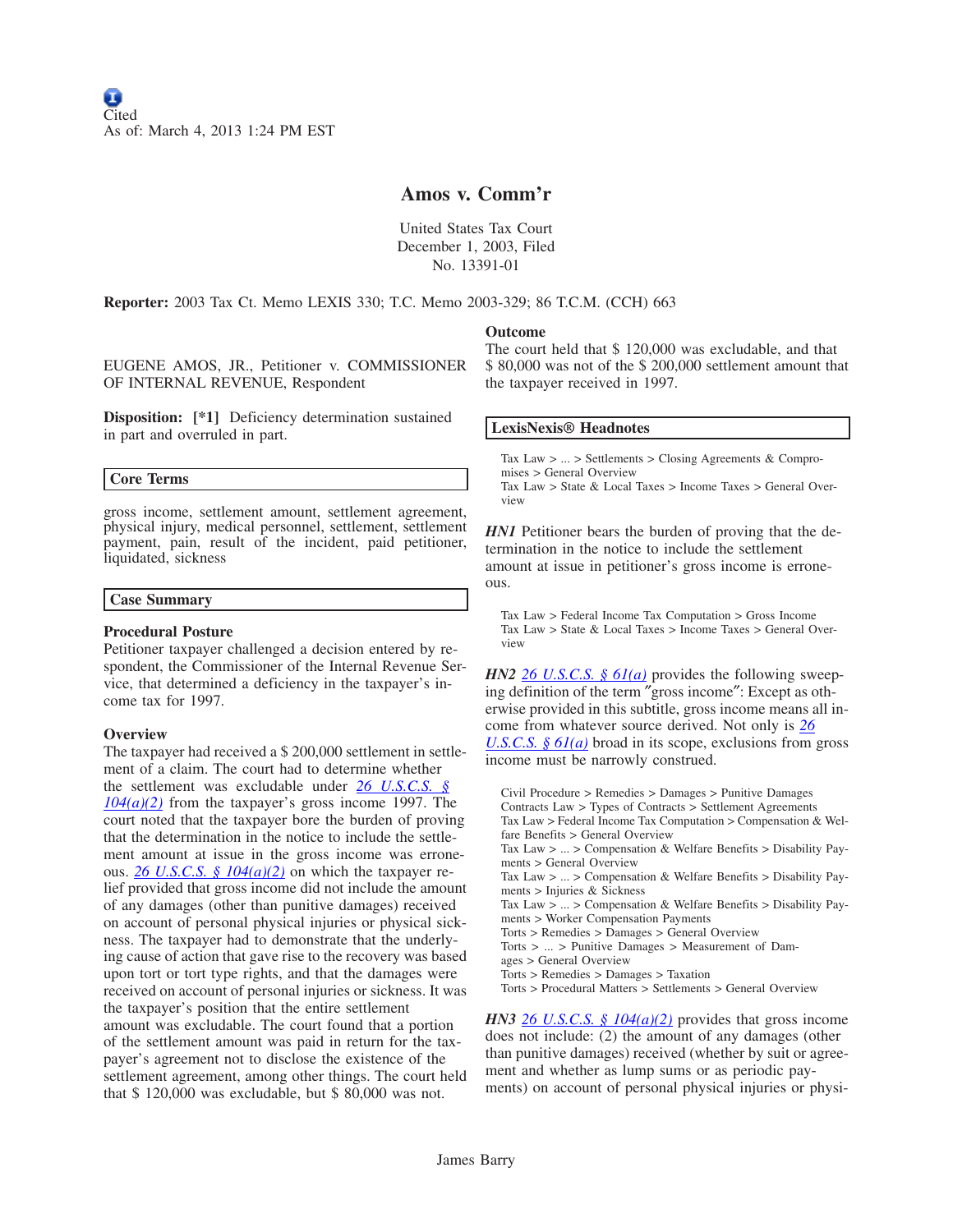cal sickness. The regulations under *26 U.S.C.S. § 104(a)(2)* restate the statutory language of that section and further provide: The term ″damages received (whether by suit or agreement)″ means an amount received (other than workmen's compensation) through prosecution of a legal suit or action based upon tort or tort type rights, or through a settlement agreement entered into in lieu of such prosecution. *Treas. Reg. § 1.104-1(c)*.

Civil Procedure > Settlements > General Overview

Contracts Law > Types of Contracts > Settlement Agreements

Tax Law > ... > Compensation & Welfare Benefits > Disability Payments > Injuries & Sickness

Tax Law > ... > Settlements > Closing Agreements & Compro-

mises > General Overview

Torts > Remedies > Damages > Taxation

*HN4* Where damages are received pursuant to a settlement agreement, the nature of the claim that was the actual basis for settlement controls whether such damages are excludable under *26 U.S.C.S. § 104(a)(2)*. The determination of the nature of the claim is factual. Where there is a settlement agreement, that determination is usually made by reference to it. If the settlement agreement lacks express language stating what the amount paid pursuant to that agreement was to settle, the intent of the payor is critical to that determination. Although the belief of the payee is relevant to that inquiry, the character of the settlement payment hinges ultimately on the dominant reason of the payor in making the payment. Whether the settlement payment is excludable from gross income under *26 U.S.C.S. § 104(a)(2)* depends on the nature and character of the claim asserted, and not upon the validity of that claim.

Tax Law > ... > Settlements > Closing Agreements & Compromises > General Overview Tax Law > ... > Individuals > Exclusions From Gross Income > General Overview Torts > Remedies > Damages > Taxation

*HN5* It is the nature and character of the claim settled, and not its validity, that determines whether the settlement payment is excludable from gross income under *26 U.S.C.S. § 104(a)(2)*.

**Counsel:** Terrance A. Costello, for petitioner.

Blaine C. Holiday, for respondent.

**Judges:** Chiechi, Carolyn P.

**Opinion by:** CHIECHI

# **Opinion**

# MEMORANDUM FINDINGS OF FACT AND OPIN-ION

CHIECHI, Judge: Respondent determined a deficiency of \$ 61,668 in petitioner's Federal income tax (tax) for 1997.

The only issue remaining for decision  $<sup>1</sup>$  is whether the \$</sup> 200,000 settlement amount (settlement amount at issue) that petitioner received in 1997 in settlement of a claim is excludable under *section*  $104(a)(2)^2$  from petitioner's gross income for that year. We hold that \$ 120,000 is excludable and that \$ 80,000 is not.

# **[\*2]** FINDINGS OF FACT

Most of the facts have been stipulated and are so found.

At the time petitioner filed the petition in this case, he resided in Minneapolis, Minnesota.

During 1997, petitioner was employed as a television cameraman. In that capacity, on January 15, 1997, petitioner was operating a handheld camera during a basketball game between the Minnesota Timberwolves and the Chicago Bulls. At some point during that game, Dennis Keith Rodman (Mr. Rodman), who was playing for the Chicago Bulls, landed on a group of photographers, including petitioner, and twisted his ankle. Mr. Rodman then kicked petitioner. (We shall refer to the foregoing incident involving Mr. Rodman and petitioner as the incident.)

On January 15, 1997, shortly after the incident, petitioner was taken by ambulance for treatment at Hennepin County Medical Center. Petitioner informed the medical personnel at that medical center (Hennepin County medical personnel) that he had experienced shooting pain to his neck immediately after having been kicked in the groin, but that such pain was subsiding. The Hennepin County medical personnel observed that petitioner was able **[\*3]** to walk, but that he was limping and complained of experiencing pain. The Hennepin County medical personnel did not observe any other obvious signs of trauma. Petitioner informed the Hennepin County medical personnel that he was currently taking pain medication for a preexisting back condition. The Hennepin County medical personnel offered additional pain medications to petitioner, but he refused those medications. Af-

<sup>&</sup>lt;sup>1</sup> Petitioner concedes the determinations in the notice of deficiency (notice) issued to petitioner with respect to 1997 to disallow \$ 6,755 of deductions claimed by petitioner in Schedule A, Itemized Deductions, and \$ 7,178 of deductions claimed by petitioner in Schedule C, Profit or Loss From Business. There are other determinations in the notice that are computational in that resolution of the issues relating to such determinations flows automatically from our resolution of the issue addressed herein.

<sup>2</sup> All section references are to the Internal Revenue Code in effect for the year at issue. All Rule references are to the Tax Court Rules of Practice and Procedure.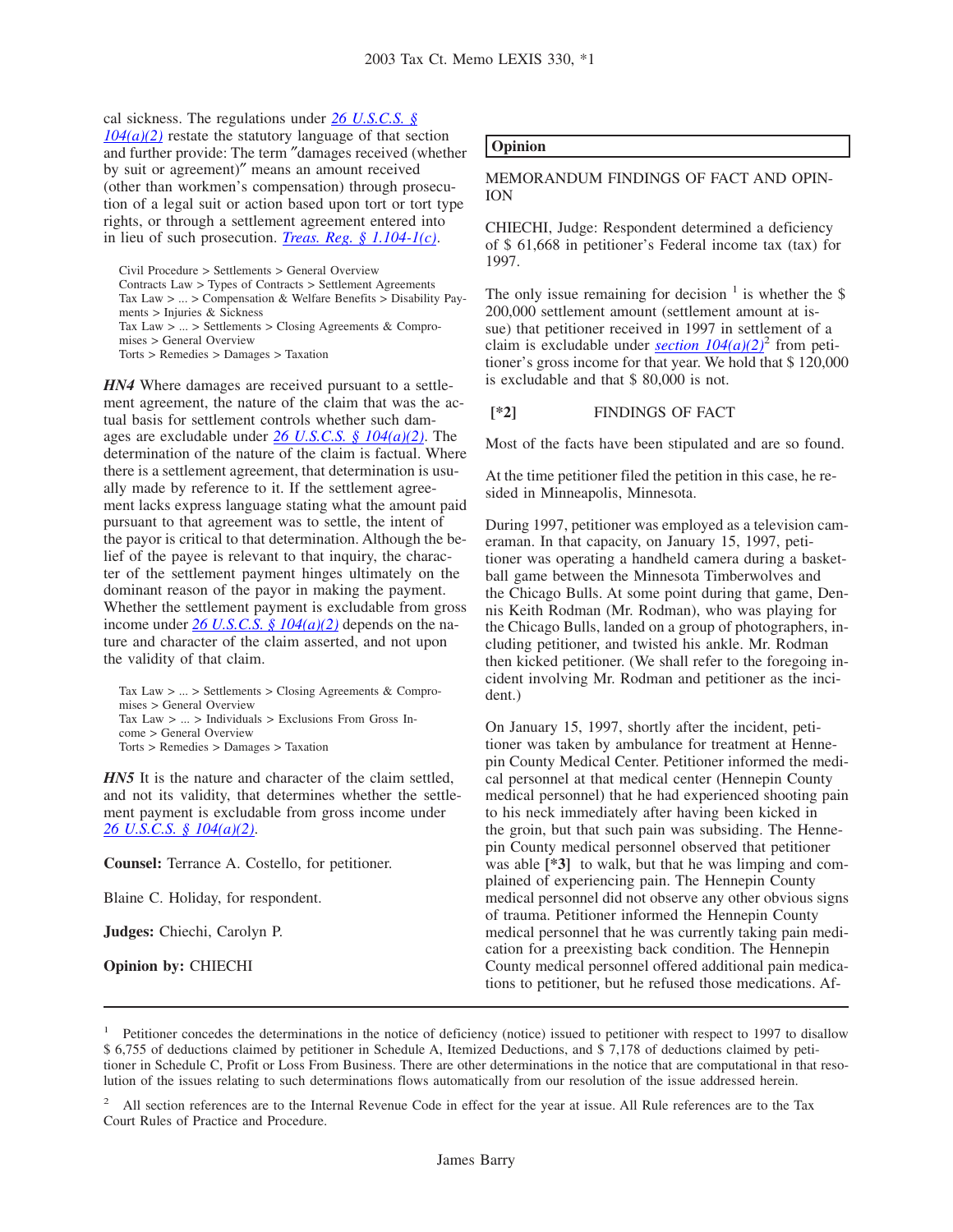ter a dispute with the Hennepin County medical personnel concerning an unrelated medical issue, petitioner left Hennepin County Medical Center without having been discharged by them.

While petitioner was seeking treatment at Hennepin County Medical Center, he contacted Gale Pearson (Ms. Pearson) about representing him with respect to the incident. Ms. Pearson was an attorney who had experience in representing plaintiffs in personal injury lawsuits. After subsequent conversations and a meeting with petitioner, Ms. Pearson agreed to represent him with respect to the incident.

On January 15, 1997, after the incident and petitioner's visit to the Hennepin County Medical Center, petitioner filed a report (police report) with the Minneapolis Police Department. In the police **[\*4]** report, petitioner claimed that Mr. Rodman had assaulted him.

On January 16, 1997, petitioner sought medical treatment at the Veterans Affairs (VA) Medical Center. The medical personnel at that medical center (VA medical personnel) took X-rays of petitioner's back. Petitioner complained to the VA medical personnel about his groin area, but he did not advise them that he was experiencing any symptoms related to that complaint. The VA medical personnel determined that there was no swelling of, but they were unable to ascertain whether there was bruising around, petitioner's groin area. The VA medical personnel gave petitioner some pain medication and told him to continue taking his other prescribed medications. The VA medical personnel prepared a report regarding petitioner's January 16, 1997 visit to the VA Medical Center. That report indicated that, except for certain disk problems that petitioner had since at least as early as February 14, 1995, ″the vertebrae are intact and the remaining disk spaces are normal.″

Very shortly after the incident on a date not disclosed by the record, Andrew Luger (Mr. Luger), an attorney representing Mr. Rodman with respect to the incident, contacted **[\*5]** Ms. Pearson. Several discussions and a few meetings took place between Ms. Pearson and Mr. Luger. Petitioner accompanied Ms. Pearson to one of the meetings between her and Mr. Luger, at which time Mr. Luger noticed that petitioner was limping. Shortly after those discussions and meetings, petitioner and Mr. Rodman reached a settlement.

On January 21, 1997, Mr. Rodman and petitioner executed a document entitled ″CONFIDENTIAL SETTLE-MENT AGREEMENT AND RELEASE″ (settlement agreement). The settlement agreement provided in pertinent part:

For and in consideration of TWO HUNDRED THOU-SAND DOLLARS

(\$ 200,000), the mutual waiver of costs, attorneys' fees and

legal expenses, if any, and other good and valuable

consideration, the receipt and sufficiency of which is hereby

acknowledged, Eugene Amos [petitioner], on behalf of himself,

his agents, representatives, attorneys, assignees, heirs,

executors and administrators, hereby releases and forever

discharges Dennis Rodman, the Chicago Bulls, the National

Basketball Association and all other persons, firms and

corporations together with their subsidiaries, **[\*6]** divisions and

affiliates, past and present officers, directors, employees,

insurers, agents, personal representatives and legal counsel,

from any and all claims and causes of action of any type, known

and unknown, upon and by reason of any damage, loss or injury

which heretofore have been or heretoafter may be sustained by

Amos arising, or which could have arisen, out of or in

connection with an incident occurring between Rodman and Amos at

a game between the Chicago Bulls and the Minnesota **Timberwolves** 

on January 15, 1997 during which Rodman allegedly kicked Amos

(″the Incident″), including but not limited to any

statements made after the Incident or subsequent conduct

relating to the Incident by Amos, Rodman, the Chicago Bulls, the

National Basketball Association, or any other person, firm or

corporation, or any of their subsidiaries, divisions,

affiliates, officers, directors, employees, insurers, agents,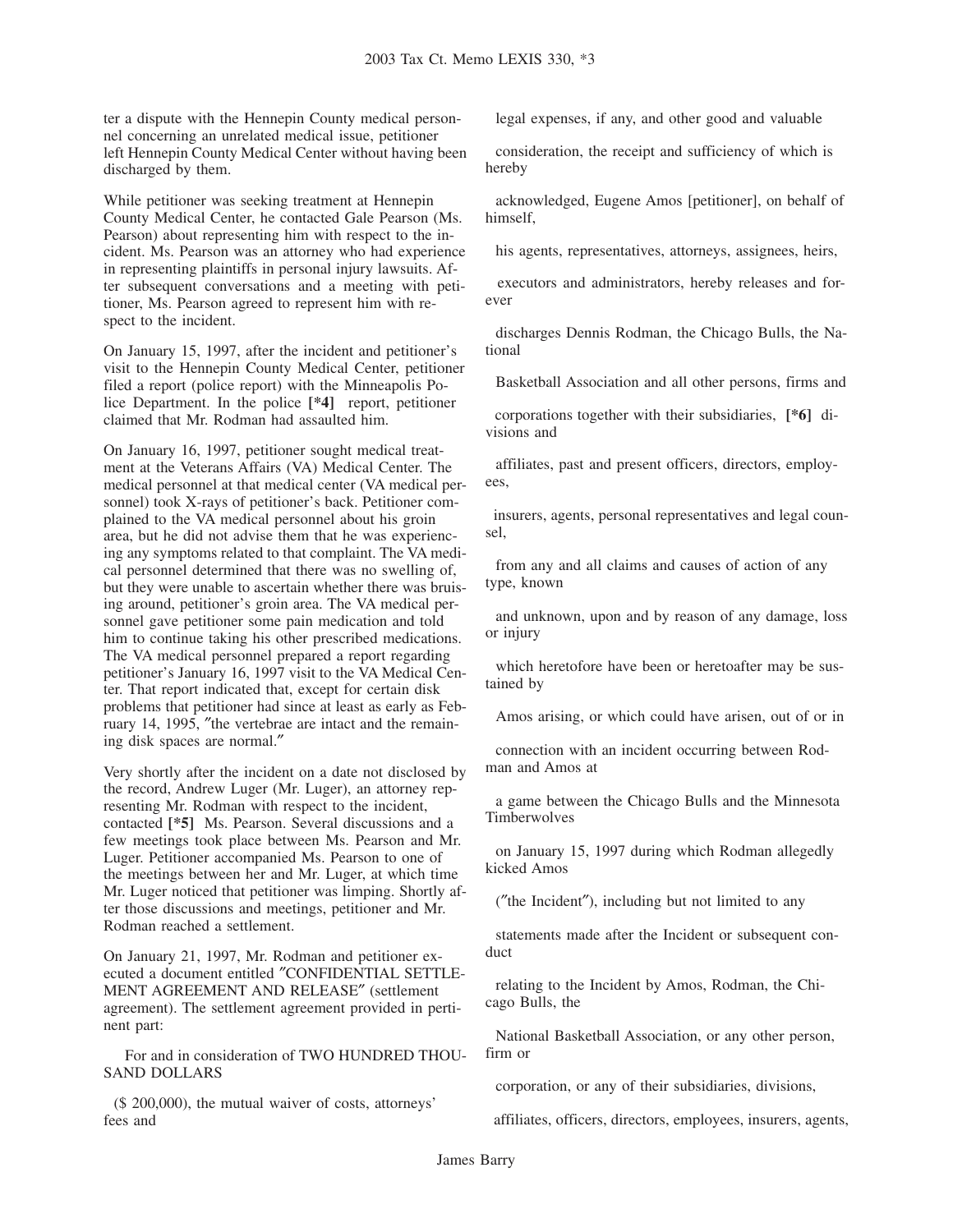personal representatives and legal counsel. This Agreement and

Release includes, but is not limited to claims, demands, or

actions arising **[\*7]** under the common law and under any state,

federal or local statute, ordinance, regulation or order,

including claims known or unknown at this time, concerning any

physical, mental or emotional injuries that may arise in the

future allegedly resulting from the Incident.

\* \* \* \* \* \* \*

It is further understood and agreed that the payment of the

sum described herein is not to be construed as an admission of

liability and is a compromise of a disputed claim. It is further

understood that part of the consideration for this Agreement and

Release includes an agreement that Rodman and Amos shall not at

any time from the date of this Agreement and Release forward

disparage or defame each other.

It is further understood and agreed that, as part of the

consideration for this Agreement and Release, the terms of this

Agreement and Release shall forever be kept confidential and not

released to any news media personnel or representatives thereof

or to any other person, entity, company, government **[\*8]** agency,

publication or judicial authority for any reason whatsoever

except to the extent necessary to report the sum paid to

appropriate taxing authorities or in response to any subpoena

issued by a state or federal governmental agency or court of

competent jurisdiction \* \* \* Any court reviewing a subpoena

concerning this Agreement and Release should be aware that part

of the consideration for the Agreement and Release is the

agreement of Amos and his attorneys not to testify regarding the

existence of the Agreement and Release or any of its terms.

\* \* \* \* \* \* \*

It is further understood and agreed that Amos and his

representatives, agents, legal counsel or other advisers shall

not, from the date of this Agreement and Release, disclose,

disseminate, publicize or instigate or solicit any others to

disclose, disseminate or publicize, any of the allegations or

facts relating to the Incident, including but not limited to any

allegations or facts or opinions relating to Amos' potential

claims **[\*9]** against Rodman or any allegations, facts or opinions

relating to Rodman's conduct on the night of January 15, 1997 or

thereafter concerning Amos. In this regard, Amos agrees not to

make any further public statement relating to Rodman or the

Incident or to grant any interviews relating to Rodman or the

Incident. \* \* \*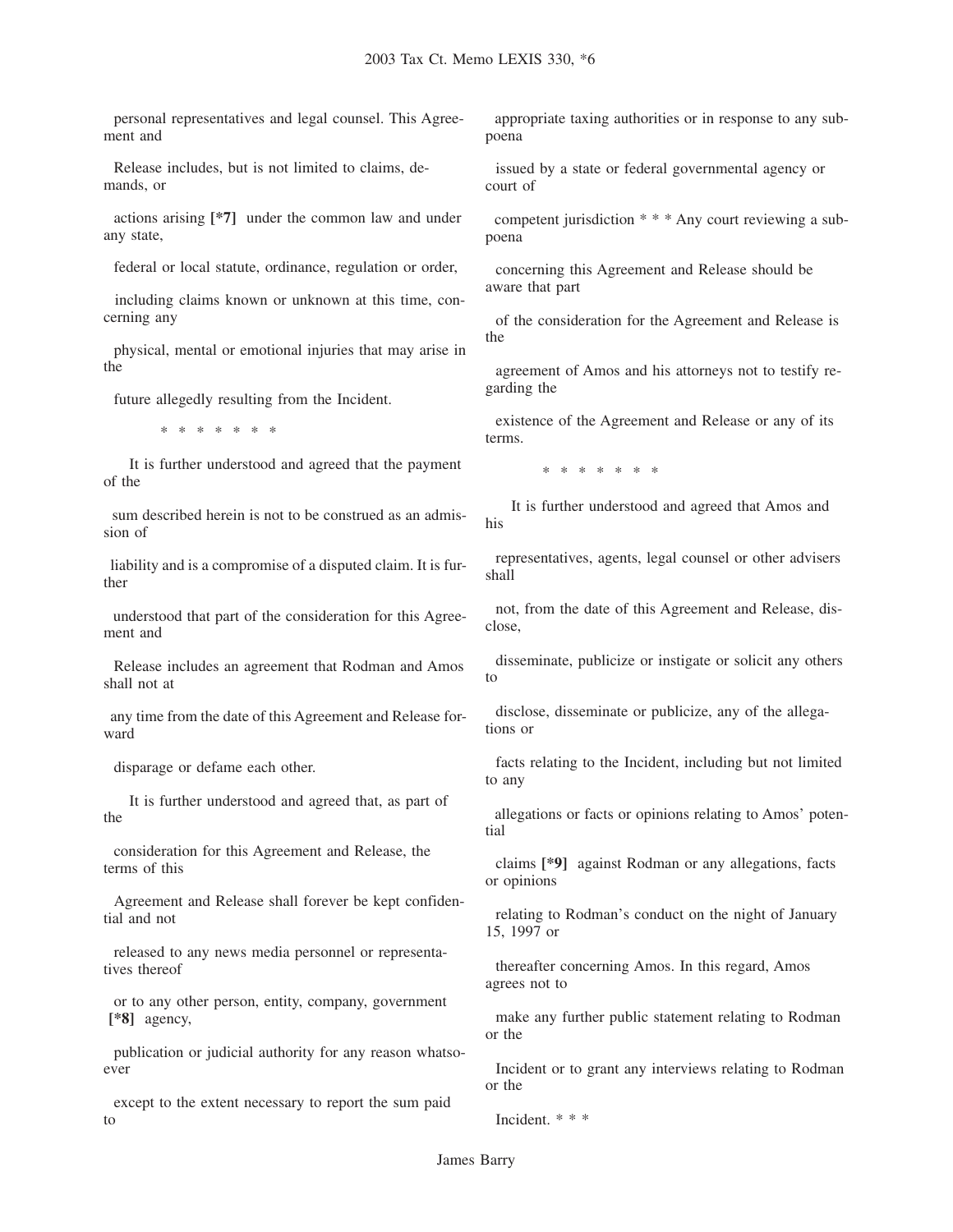It is further understood and agreed that any material

breach by Amos or his attorney, agent or representative of the

terms of this Agreement and Release will result in immediate and

irreparable damage to Rodman, and that the extent of such damage

would be difficult, if not impossible, to ascertain. To

discourage any breach of the terms of this Agreement and

Release, and to compensate Rodman should any such breach occur,

it is understood and agreed that Amos shall be liable for

liquidated damages in the amount of TWO HUN-DRED THOUSAND and

No/100 Dollars (\$ 200,000) in the event such a material breach

occurs. Amos agrees that this sum constitutes a reasonable

calculation of the damages Rodman would incur due to a material

**[\*10]** breach.

It is further understood and agreed, that, in the event

Rodman or Amos claim a material breach of this Agreement and

Release has occurred, either party may schedule a confidential

hearing before an arbitrator of the American Arbitration

Association for a final, binding determination as to whether a

material breach has occurred. If, after the hearing, the

arbitrator finds that Amos has committed a material breach, the

arbitrator shall order that Amos pay the sum of \$ 200,000 in

liquidated damages to Rodman. \* \* \*

Amos further represents, promises and agrees that no

administrative charge or claim or legal action of any kind has

been asserted by him or on his behalf in any way relating to the

Incident with the exception of a statement given by Amos to the

Minneapolis Police Department. Amos further represents, promises

and agrees that, as part of the consideration for this Agreement

and Release, he has communicated to the Minneapolis Police

Department that he does not wish to pursue a criminal charge

against **[\*11]** Rodman, and that he has communicated that he will not

cooperate in any criminal investigation concerning the Incident.

Amos further represents, promises and agrees that he will not

pursue any criminal action against Rodman concerning the

Incident, that he will not cooperate should any such action or

investigation ensue, and that he will not encourage, incite or

solicit others to pursue a criminal investigation or charge

against Rodman concerning the Incident.

Petitioner filed a tax return (return) for his taxable year 1997. In that return, petitioner excluded from his gross income the \$ 200,000 that he received from Mr. Rodman under the settlement agreement.

In the notice that respondent issued to petitioner with respect to 1997, respondent determined that petitioner is not entitled to exclude from his gross income the settlement amount at issue.

## OPINION

We must determine whether the settlement amount at issue may be excluded from petitioner's gross income for 1997. *HN1* Petitioner bears the burden of proving that the determination in the notice to include the settlement amount **[\*12]** at issue in petitioner's gross in-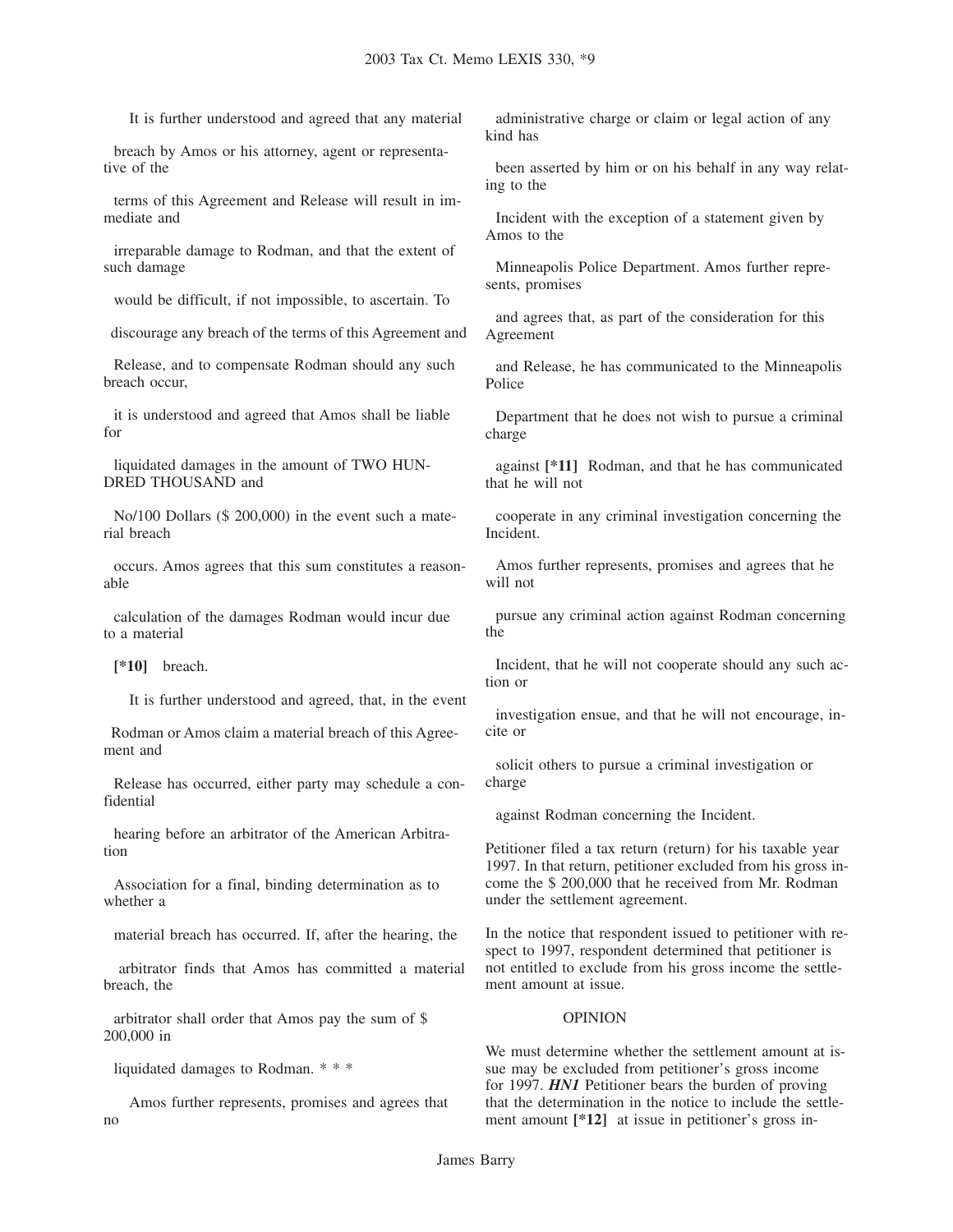come is erroneous. <sup>3</sup> See Rule 142(a); *Welch v. Helvering, 290 U.S. 111, 115, 78 L. Ed. 212, 54 S. Ct. 8 (1933)*.

*HN2 Section 61(a)* provides the following sweeping definition of the term ″gross income″: ″Except as otherwise provided in this subtitle, gross income means all income from whatever source derived″. Not only is *section 61(a)* broad in its scope, *Commissioner v. Schleier, 515 U.S. 323, 328, 132 L. Ed. 2d 294, 115 S. Ct. 2159 (1995)*, exclusions from gross income must be narrowly construed, id.; *United States v. Burke, 504 U.S. 229, 248, 119 L. Ed. 2d 34, 112 S. Ct. 1867 (1992)*.

*HN3 Section 104(a)(2)* on which petitioner relies provides that gross income does not include:

**[\*13]** (2) the amount of any damages (other than punitive damages)

received (whether by suit or agreement and whether as lump sums

or as periodic payments) on account of personal physical

injuries or physical sickness;

The regulations under *section 104(a)(2)* restate the statutory language of that section and further provide:

The term ″damages received (whether by suit or agreement)" means

an amount received (other than workmen's compensation) through

prosecution of a legal suit or action based upon tort or tort

type rights, or through a settlement agreement entered into in

lieu of such prosecution. *[Sec. 1.104-1(c)*, Income Tax Regs.]

The Supreme Court summarized the requirements of *section*  $104(a)(2)$  as follows: In sum, the plain language of  $section 104(a)(2)$ , the text of the applicable regulation, and our decision in Burke establish two independent requirements that a taxpayer must meet before a recovery may be excluded under *section 104(a)(2)*. First, the taxpayer must demonstrate that the underlying cause of action giving rise **[\*14]** to the recovery is ″based upon tort or tort type rights″; and second, the taxpayer must show that the damages were received ″on account of personal injuries or sickness.″ \* \* \* [*Commissioner v. Schleier, supra at 336-337.]*

When the Supreme Court issued its opinion in *Commissioner v. Schleier, supra*, *section 104(a)(2)*, as in effect for the year at issue in Schleier, required, inter alia, that, in order to be excluded from gross income, an amount of damages had to be received ″on account of personal injuries or sickness.″ After the Supreme Court issued its opinion in Schleier, Congress amended (1996 amendment) *section 104(a)(2)*, effective for amounts received after August 20, 1996, by adding the requirement that, in order to be excluded from gross income, any amounts received must be on account of personal injuries that are physical or sickness that is physical. <sup>4</sup> Small Business Job Protection Act of 1996, Pub. L. 104-188, sec. 1605, 110 Stat. 1755, 1838-1839. The 1996 amendment does not otherwise change the requirements of *section 104(a)(2)* or the analysis set forth in *Commissioner v. Schleier, supra*; it imposes **[\*15]** an additional requirement for an amount to qualify for exclusion from gross income under that section.

*HN4* Where damages are received pursuant to a settlement agreement, such as is the case here, the nature of the claim that was the actual basis for settlement controls whether such damages are excludable under *section 104(a)(2)*. *United States v. Burke, supra at 237*. The determination of the nature of the claim is factual. *Robinson v. Commissioner, 102 T.C. 116, 126 (1994),* **[\*16]** affd. in part, revd. in part, and remanded on another issue *70 F.3d 34 (5th Cir. 1995)*; *Seay v. Commissioner, 58 T.C. 32, 37 (1972)*. Where there is a settlement agreement, that determination is usually made by reference to it. See *Knuckles v. Commissioner, 349 F.2d 610, 613 (10th Cir. 1965)*, affg. *T.C. Memo. 1964-33*; *Robinson v. Commissioner, supra*. If the settlement agreement lacks express language stating what the amount paid pursuant to that agreement was to settle, the intent of the payor is critical to that determination. *Knuckles v. Commissioner, supra*; see also *Agar v. Commissioner, 290 F.2d 283, 284 (2d Cir. 1961)*, affg. per curiam *T.C. Memo. 1960- 21*. Although the belief of the payee is relevant to that inquiry, the character of the settlement payment hinges ultimately on the dominant reason of the payor in

<sup>&</sup>lt;sup>3</sup> Petitioner does not contend that sec.  $7491(a)$  is applicable in this case. Even if petitioner had advanced such a contention, he has not established that he has complied with the applicable requirements of sec.  $7491(a)(2)$ . Under the circumstances presented in this case, we conclude that the burden of proof does not shift to respondent under sec. 7491(a).

<sup>&</sup>lt;sup>4</sup> Sec. 104(a) provides that emotional distress is not to be treated as a physical injury or physical sickness for purposes of sec.  $104(a)(2)$ , except for damages not in excess of the amount paid for medical care attributable to emotional distress. In this connection, the legislative history of the 1996 amendment states: ″It is intended that the term emotional distress includes symptoms (e.g., insomnia, headaches, stomach disorders) which may result from such emotional distress.″ H. Conf. Rept. 104-737, at 301 n.56 (1996), 1996-3 C.B. 741, 1041 n.56.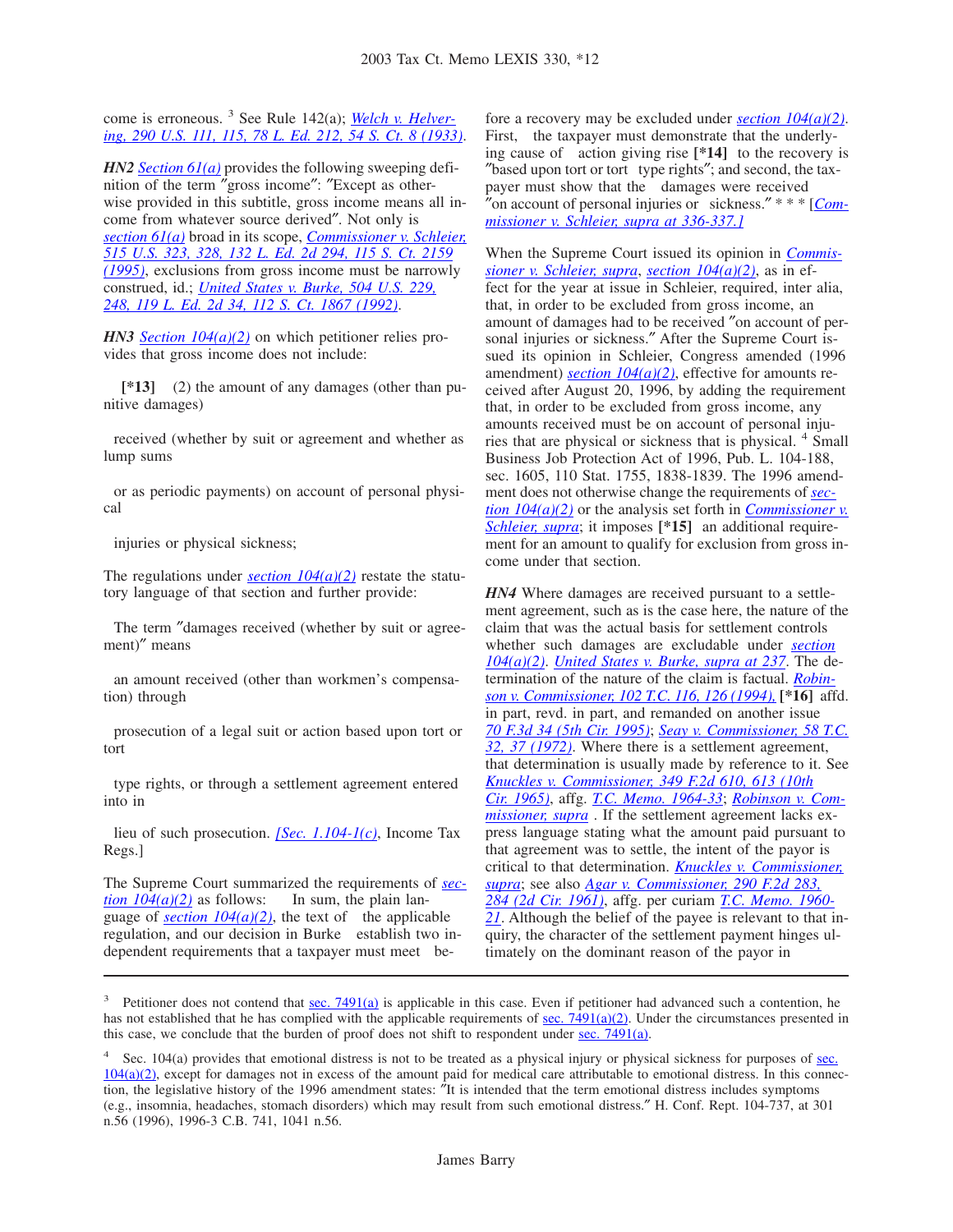making the payment. *Agar v. Commissioner, supra*; *Fono v. Commissioner, 79 T.C. 680, 696 (1982)*, affd. without published opinion 749 F.2d 37 (9th Cir. 1984). Whether the settlement payment is excludable from gross income under *section* **[\*17]** 104(a)(2) depends on the nature and character of the claim asserted, and not upon the validity of that claim. See *Bent v. Commissioner, 87 T.C. 236, 244 (1986)*, affd. *835 F.2d 67 (3d Cir. 1987)*; *Glynn v. Commissioner, 76 T.C. 116, 119 (1981)*, affd. without published opinion 676 F.2d 682 (1st Cir. 1982); *Seay v. Commissioner, supra.*

The dispute between the parties in the instant case relates to how much of the settlement amount at issue Mr. Rodman paid to petitioner on account of physical injuries. It is petitioner's position that the entire \$ 200,000 settlement amount at issue is excludable from his gross income under *section 104(a)(2)*. In support of that position, petitioner contends that Mr. Rodman paid him the entire amount on account of the physical injuries that he claimed he sustained as a result of the incident.

Respondent counters that, except for a nominal amount (i.e., \$ 1), the settlement amount at issue is includable in petitioner's gross income. In support of that position, respondent contends that petitioner has failed to introduce any evidence regarding, and that Mr. Rodman was skeptical about, the extent **[\*18]** of petitioner's physical injuries as a result of the incident. Consequently, according to respondent, the Court should infer that petitioner's physical injuries were minimal. In further support of respondent's position to include all but \$ 1 of the settlement amount at issue in petitioner's gross income, respondent contends that, because the amount of any liquidated damages (i.e., \$ 200,000) payable by petitioner to Mr. Rodman under the settlement agreement was equal to the settlement amount (i.e., \$ 200,000) paid to petitioner under that agreement, Mr. Rodman did not intend to pay the settlement amount at issue in order to compensate petitioner for his physical injuries.

On the instant record, we reject respondent's position. With respect to respondent's contentions that petitioner has failed to introduce evidence regarding, and that Mr. Rodman was skeptical about, the extent of petitioner's physical injuries as a result of the incident, those contentions appear to ignore the well-established principle under *section 104(a)(2)* that *HN5* it is the nature and character of the claim settled, and not its validity, that determines whether the settlement payment is excludable from gross income **[\*19]** under *section 104(a)(2)*. See *Bent v. Commissioner, supra*; *Glynn v. Commissioner, supra*; *Seay v. Commissioner, supra.* In any event, we find below that the record establishes that Mr. Rodman's

dominant reason in paying the settlement amount at issue was petitioner's claimed physical injuries as a result of the incident.

With respect to respondent's contention that Mr. Rodman did not intend to pay the settlement amount at issue in order to compensate petitioner for his physical injuries because the amount of liquidated damages (i.e., \$ 200,000) payable by petitioner to Mr. Rodman under the settlement agreement was equal to the settlement amount (i.e., \$ 200,000) paid to petitioner under that agreement, we do not find the amount of liquidated damages payable under the settlement agreement to be determinative of the reason for which Mr. Rodman paid petitioner the settlement amount at issue.

On the record before us, we find that Mr. Rodman's dominant reason in paying the settlement amount at issue was to compensate petitioner for his claimed physical injuries relating to the incident.  $5$  Our finding is supported by the settlement agreement, a declaration **[\*20]** by Mr. Rodman (Mr. Rodman's declaration), <sup>6</sup> and Ms. Pearson's testimony.

The settlement agreement expressly provided that Mr. Rodman's payment of the settlement amount at issue

releases and forever discharges \* \* \* [Mr.] Rodman \* \* \* from

any and all claims and causes of action of any type, known and

unknown, upon and by reason of any damage, loss or injury  $* * *$ 

sustained by Amos [petitioner] arising, or which could have

arisen, out of or in connection with  $* * *$  [the incident].

Mr. Rodman stated in Mr. Rodman's declaration that he entered into the settlement agreement ″to resolve any potential claims″ and that the settlement agreement **[\*21]** was intended to resolve petitioner's ″claim without having to expend additional defense costs.″ The only potential claims of petitioner that are disclosed by the record are the potential claims that petitioner had for the physical injuries that he claimed he sustained as a result of the incident. Furthermore, Ms. Pearson testified that Mr. Rodman paid the entire settlement amount at issue to petitioner on account of his physical injuries. As discussed below, Ms. Pearson's testimony that Mr. Rodman paid that entire amount on account of petitioner's

<sup>5</sup> As discussed below, Mr. Rodman paid a portion of the settlement amount at issue on account of other secondary reasons.

<sup>6</sup> The parties introduced into evidence a declaration by Mr. Rodman, who did not appear as a witness at trial. The parties stipulated the accuracy and truthfulness of Mr. Rodman's statements in that declaration.